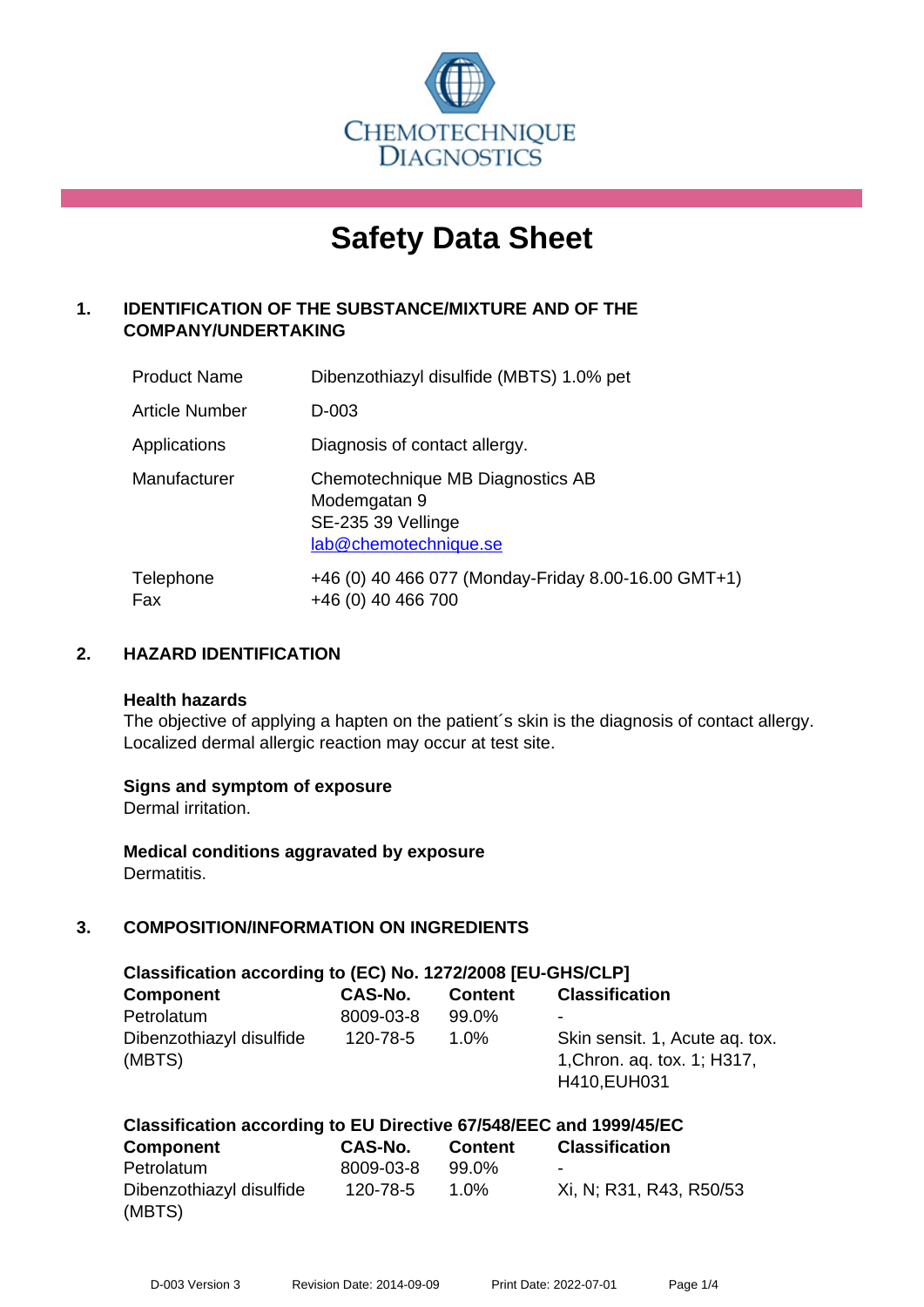#### **4. FIRST AID MEASURES**

**Emergency and first aid procedures**

Obtain medical attention.

#### **5. FIRE-FIGHTING MEASURES\***

#### **Suitable extinguish media**

CO2, powder or water spray. Fight larger fires with water spray or alcohol resistant foam.

# **For safety reasons unsuitable extinguishing agents**

Water with full jet.

# **Special protective equipment for fire-fighters** Wear self-contained respiratory protective device. Wear fully protective suit.

\*Data is shown for petrolatum only

#### **6. ACCIDENTAL RELEASES MEASURES**

**Steps to be taken if material is released or spilled** Contain and place in a closed container.

# **7. HANDLING AND STORAGE**

**Precautions to be taken in handling and storage** Store dark at 5-8°C. Avoid extended exposure to light. FOR EXTERNAL USE ONLY.

# **8. EXPOSURE CONTROLS/PERSONAL PROTECTION**

**Respiratory protection** Not required.

**Ventilation** Local exhaust.

**Protective gloves** Disposal gloves.

# **Eye protection**

Not required with normal use.

#### **Work/Hygienic practices**

Wash hands after each use.

#### **9. PHYSICAL AND CHEMICAL PROPERTIES**

Odour **Odourless** 

Appearance **Pale Yellow/Ivory White Semi-solid** 

Melting point\* 50-55° C

Boiling point\* No data available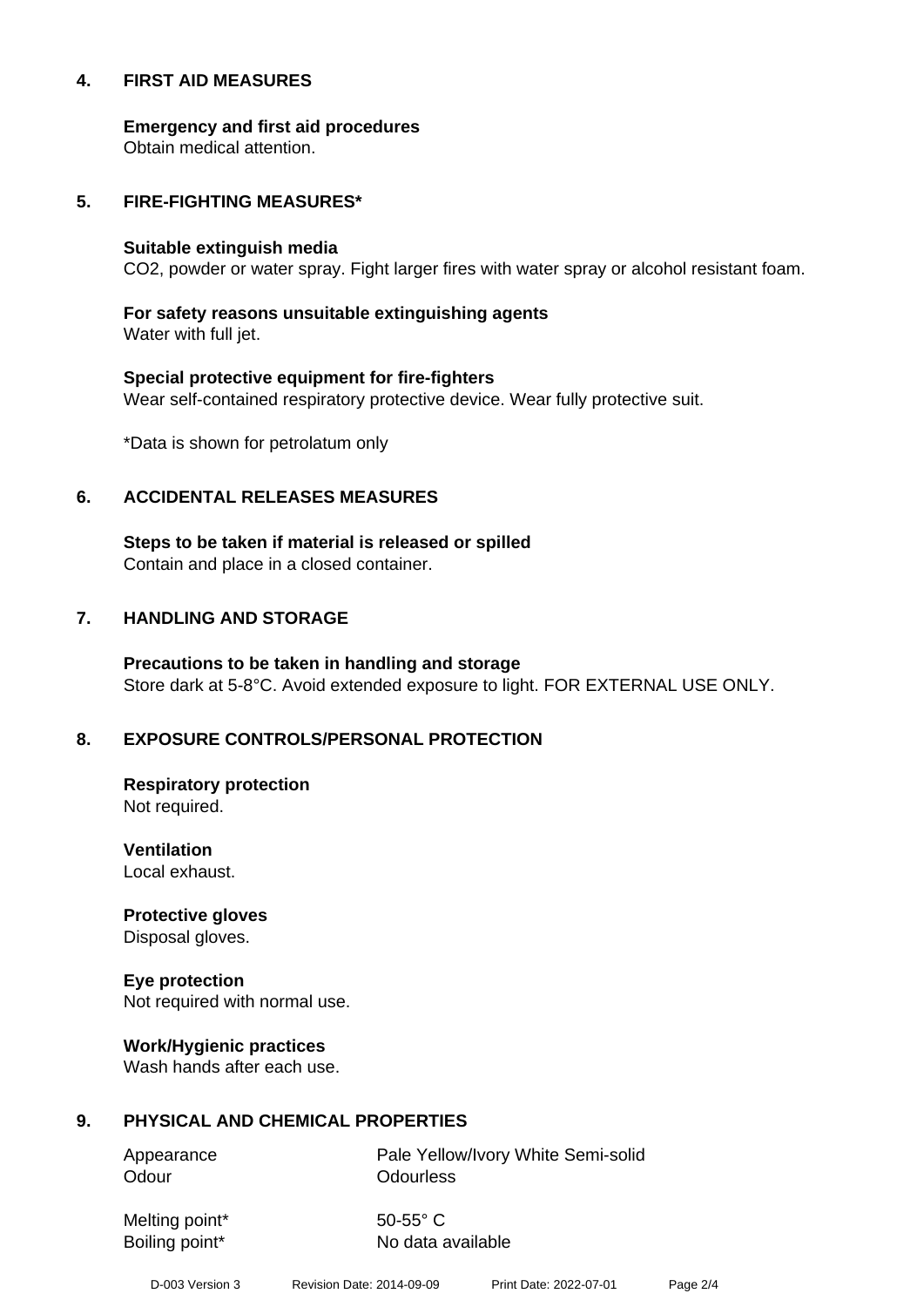Flash point\* >100°C Density\* No data available. Solubility in/Miscibility with Water\*

Self ignition\* Product does not self ignite. Danger of explosion\* Product does not present an explosion hazard. Insoluble

\*Data is shown for petrolatum only

# **10. STABILITY AND REACTIVITY**

#### **Incompability**

May react with strong oxidizing agents.

#### **Stability**

Stable at recommended storage conditions.

#### **Hazardous byproducts**

Combustion may generate CO, CO2 and other oxides.

#### **Hazardous polymerization**

Will not occur.

#### **11. TOXICOLOGICAL INFORMATION**

No data available.

#### **12. ECOLOGICAL INFORMATION**

No data available.

#### **13. DISPOSAL CONSIDERATIONS**

#### **Waste disposal method**

Comply with federal, state/provincial and local regulation.

#### **14. TRANSPORT INFORMATION**

Not dangerous goods.

#### **15. REGULATORY INFORMATION**

The classification is according to the latest editions of the EU lists, and extended by company and literature data.

#### **16. OTHER INFORMATION**

#### **Text of H-statements and R-phrases mentioned in Section 3**

| Skin sensit. 1    |                           | Skin sensitization (Category 1)       |          |  |
|-------------------|---------------------------|---------------------------------------|----------|--|
| Acute ag. tox. 1  |                           | Acute aquatic toxicity (Category 1)   |          |  |
| Chron. ag. tox. 1 |                           | Chronic aquatic toxicity (Category 1) |          |  |
| D-003 Version 3   | Revision Date: 2014-09-09 | Print Date: 2022-07-01                | Page 3/4 |  |